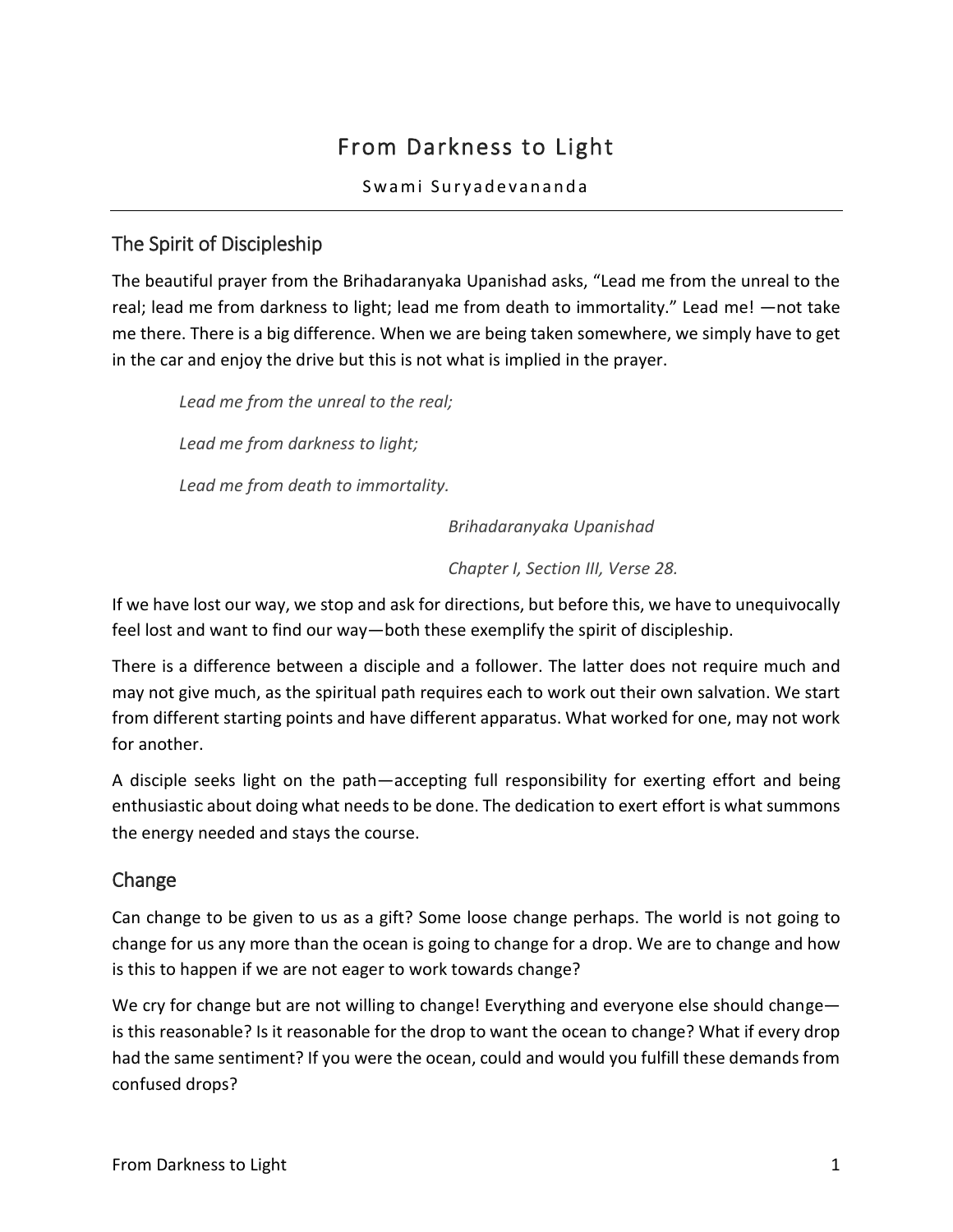Everything made by God is pure, good and perfect. Our misuse is the cause of all problems. The mind is a magnificent faculty if used well. Misuse of the mind has rendered it to its present condition and we must roll up our sleeves for the task of bringing about the change.

For lasting change, one must see clearly the harm in staying the course: "I must see that selfish living hurts me and others." The clarity with which I see that pain and sorrow results from egocentered living will summon the energy for the effort that must be put forth. If suffering is experienced in me, its source must also be in me only. The effect is simply the cause returning home after a short stroll.

# Self-Responsibility

All change is self-change and proportionate to the effort I am ready to put forth. Nothing and no one is here for my entertainment and none can do the work that I must do.

The little personality can only muster enough energy for its limited activities and does not have any endurance to stay the course. Fickle in nature, it's efforts are fickle too. When one sees the danger within, the intelligence is roused into action, as the solution must come from within only—this is self-responsibility. Existence itself is roused and it musters all the energy needed as it is free of flimsiness—it is steady, clear and unwavering!

If we feel or hope that someone will either do the work or can assist, there is no need to draw greater energy. The you that wants to change has to change the you that needs change—and the energy for this comes from within only. All this has to be seen very clearly to avoid wishful thinking and more pain.

Aside from seeing the danger in staying the course, it helps greatly to have love for the change sought—love for God. Now we have two powers that exert at the same time: seeing the clear and present danger keeps one from succumbing to habit; and a path free from sorrow and pain gives a ready channel for the redirection of energy. Life is energy and energy can never stay in a vacuum.

The mind has been made the villain, but is it really so? What about the operator of the mind? Is he or she not the real problem? If we make the mind the villain, we either play the blame-game or feel victimized and search frantically for help. These perspectives do not work as they add to confusion and a feeling of helplessness—great strength and courage is needed, as self-correction entails: correcting our own selves.

## Sincerity, The Key to Success

The same mentality of day-to-day living is applied here too—always looking for a good deal! We keep shopping around for someone who can show us how to bring about change without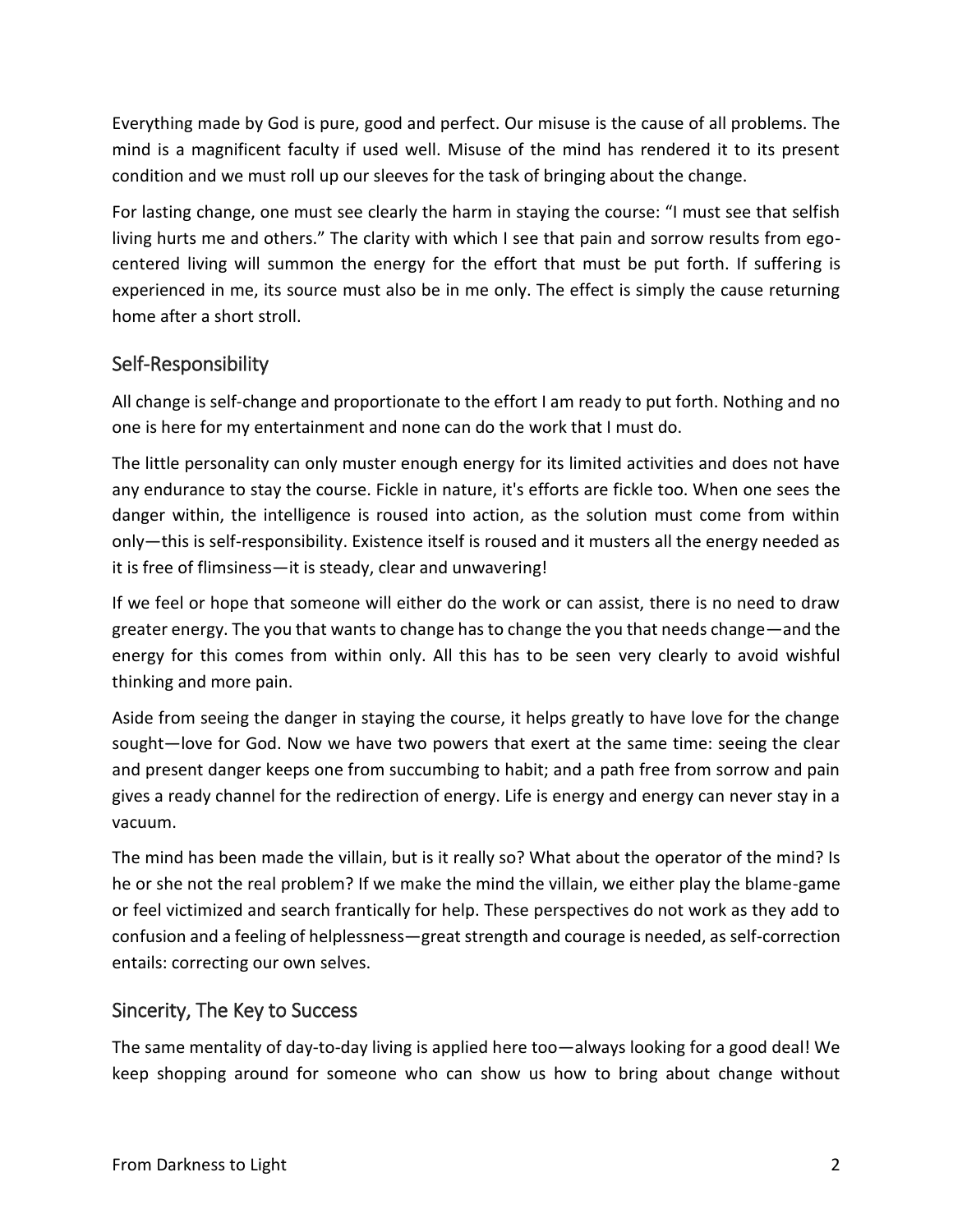changing, or rather, change things for us. The only good deal can be culled into one word *sincerity*!

Confucius says in his analects, "Hold faithfulness and sincerity as first principles. Then no friends would not be like yourself (all friends would be as loyal as yourself). If you make a mistake, do not be afraid to correct it."

The dictionary tells us: *sincere* is derived from the Latin *sincerus* meaning *clean, pure, sound*. *Sincerus* may have once meant "one growth" (not mixed), from *sin—*(one) and *crescere* (to grow).

Not much is needed for cosmetic change as it does not involve changing one's self. To change one's self requires tremendous sincerity which alone can summon the energy and stay the course. To raise the self by the self requires self-responsibility, and this gives rise to maturity. Then only can the higher mind or reason take the helm and aspiration rises to guides habit.

#### Past and Future

Lessons learned are most useful—a price was paid for each of them. Remembering the futility of the old ways and the benefit of the new will help in staying on course. Here is where a little time in study becomes very useful. We can learn from the observations of others and then contemplate their thoughts for ourselves. This may save unnecessary trips to the store of experience where all things are always more expensive. Reading the lives of great ones can lift the inner vision to try to understand better ways of living.

The past is your own self of yesterday—it is not some unseen monster who harasses you without purpose. If you clearly see pain in the ways of the past, it can be let go at one stroke and will never surface for air again. If it does keep surfacing, it could well be that we are holding its apron strings for some strange reason and wondering when we will be free of them. You are free of the past when you have fully embraced the present—the new.

The past is not something to let go of in the new year or with milestones but in every moment. The content of the past is memory, which is made up of thought; similarly, the content of the future is imagination, also made up of thought. We hold on to these thoughts which only torture us, as they can never return, and we lose the golden waters of the present stream which flows by us full of opportunity for anything and everything.

To let go of the past and future—you must have a *present*! Our life is a steady stream of presents which we ignore because we have been positively or negatively impressed with the past. Holding on to the past necessitates a future for its working out. The future is a mental playground for memories we are not willing to let go.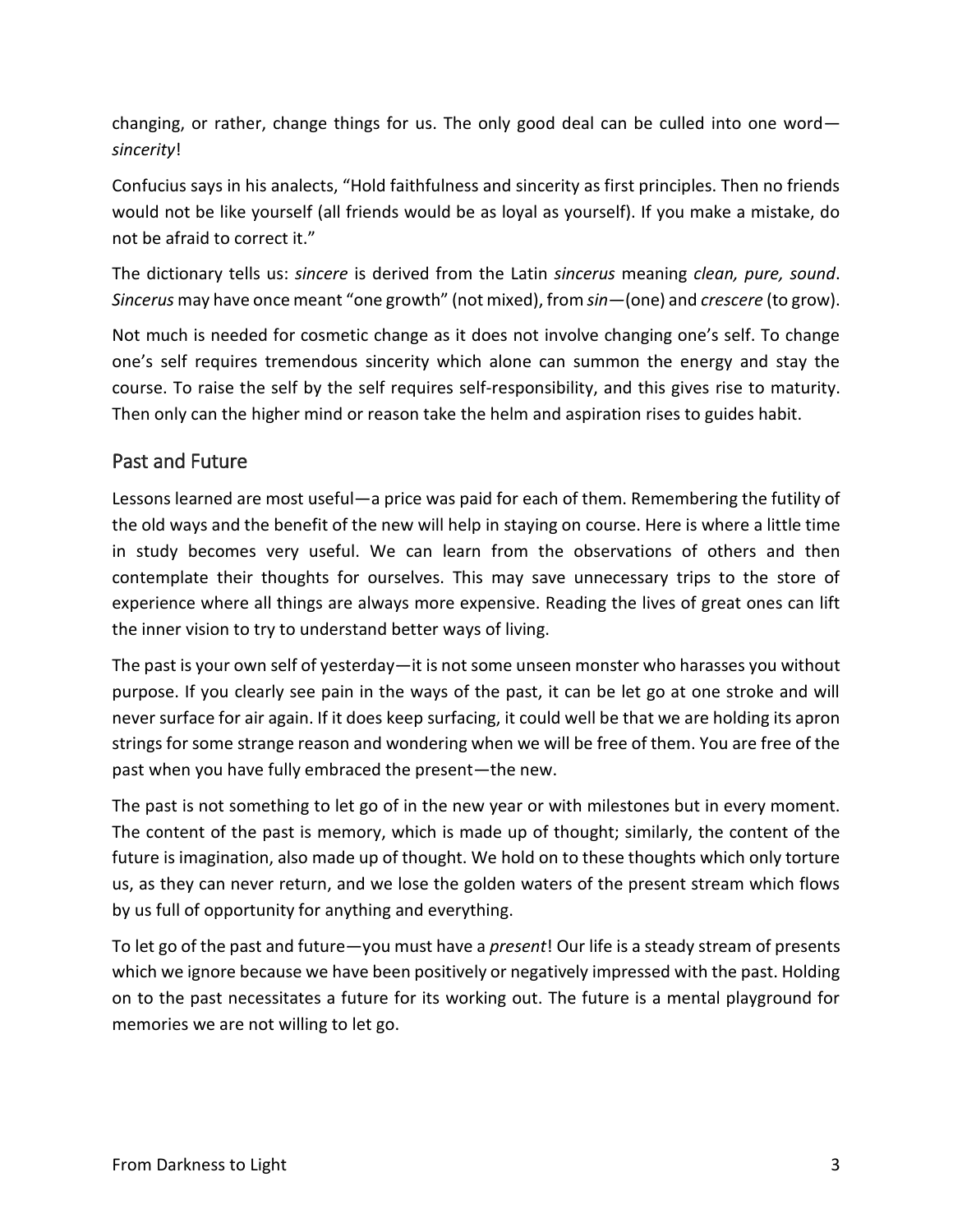#### Present

Why do we get impressed in such a way that the glorious present is rendered unimportant? If our lives are guided by one clear single aim, every fresh moment is valuable as it is the route and means to the single aim. There is enthusiasm in the present, as it is in its pathways alone that can one shape and mold a glorious future. Tomorrow will be taken care of if today is well attended to—one need never worry about it. One need never worry at all! Give the present the very best without clinging to it, as a fresh present immediately follows! To give yourself to the ever present is to receive presents.

One cannot let go of the past and future unless one learns how to separate thought from perception. For this, we must cultivate the ability to look within and develop vigilance. We will address this topic separately. We often say, "If I had known... I would not have..."—quite right, but why didn't you know? Distraction is the noise of the mind that does not allow the whisper of wisdom to be heard. No one else has created this rumble, we ourselves are wholly responsible.

## The Oneness of Simplicity

The first step to reclaiming one's self is to simplify one's life and then, to simplify one's self or mind. This is not a mere cosmetic, external simplification (though that may also be needed), but a getting rid of clutter which helps keep the mind distracted. External clutter reflects in internal clutter and they act on each other.

The simplest number is one and to be simple is to be—one. Can I first be one with everything and all? Can I live in such a way that I do not consider some as 'my people' and others as 'not mine'? Sometimes called cultural identity, this 'my people business' is a polished form of tribalism only. I live in America and when asked, I reply as such. I also live in Florida and can reply as such. I live in a smaller town and when asked, reply as such. But, do these define me? Which am I? —an American? . . . a Floridian? . . . or some other label? All are right in their own context, but before the ... 'am so and so', there is the 'I' that is constant. The 'I' in you and me is the same, the labels are add-ons.

This 'I' that exists is not exclusive to the human species—it is the selfhood of all being, beings, of all things. Can I act in accordance with this sameness and remember that the labels are only for conversation and do not define (de-*fine*: fining another who you have decided is not like you) anything? To treat others as inherently different, I have to be different inside, and these are the seeds of conflict which must follow as differences vie with each other. Why is all this necessary at all?

Can I treat with all with respect, dignity, kindness—the same way I would like to be treated? Can I use the best ethical and moral code with all and let go of all the turmoil differences create? These are bold strides in external simplicity and will pay you back handsomely with peace,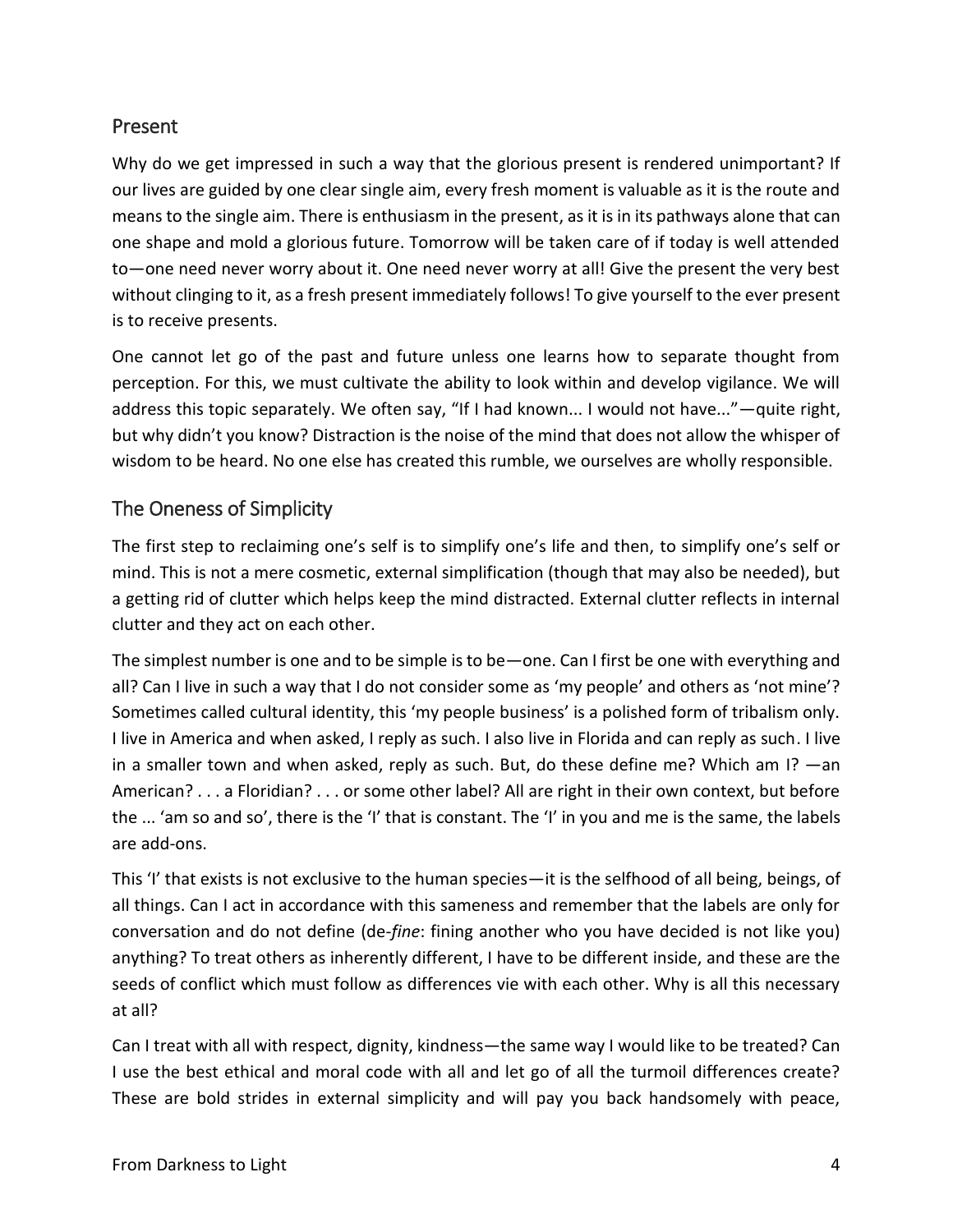happiness and the elimination of a rear-view mirror in the car of life that can now look always ahead at the present.

Internal simplicity is practiced along with external simplicity. Can I become one within and not fractured or fragmented? Do I say what I believe and practice? Can I bring about a revolution within to say only what I know to be true and do that which I say? Can I get rid of all inner hypocrisy or duality and become one—become simple?

To be simple is not to be a doormat—they are different things. Simplicity is guided by one single clear aim and that becomes the guiding principle which removes all conflict. A doormat tries to be everything to everyone and has no compass in life. Having a single aim does not make you any better than others either—you have taken a stand and this makes you more all-embracing.

Simplicity is a positive discipline as it is guided by wisdom of the harmony of all things. It is an insistence on abiding in truth as unity and the harmony of all and everything as truth. Our senses and social patterns may say differently—what does it matter? You are not a leaf that sways in the winds of conditioning or opinion! There is huge treasure of natural goodness in each just waiting to be used in life.

## Goodness is its Own Reward

We are not asked to cultivate virtues because they are nice things to have and perhaps wear as badges—but because a virtuous life is a blameless life, the best protection, and most of all because goodness then resides in me. Swami Sivananda's aphoristic instruction, "Be Good. Do Good.", contains all the instruction one needs. If I am completely good, I must be incapable of bad or evil—goodness will be my only response to any situation. However, I can do good but not be good, like a wolf in sheep's clothing.

There is a wonderful story to illustrate this point. Darkness or night asked for an audience with God along with light or day against whom there was an accusation. God asked darkness to speak, and he answered that he was being harassed and bullied by light relentlessly. "I am forever being chased by light and have no place to rest. Wherever I go, he comes and I have to leave. It is most unbearable!" God asked light to speak, and he said, "I hear a voice but do not see anyone. How can I chase this so-called darkness as I have never ever seen him. I travel far and wide and wherever I go, he is never there."

We cannot change the world, it is what it is and will be what it is; but we can change ourselves so completely that we are incapable of knowing bad or evil. Does a rose who is fragrance itself, know odor? Does water which is self-quenching, know thirst? Similarly, light can never know darkness, as it itself is light. To 'be good' completely will similarly make us incapable of knowing evil. Evil will simply not exist for one who 'is good'. We have heard that beauty is in the eye of the beholder; evil too is in the heart of the beholder.